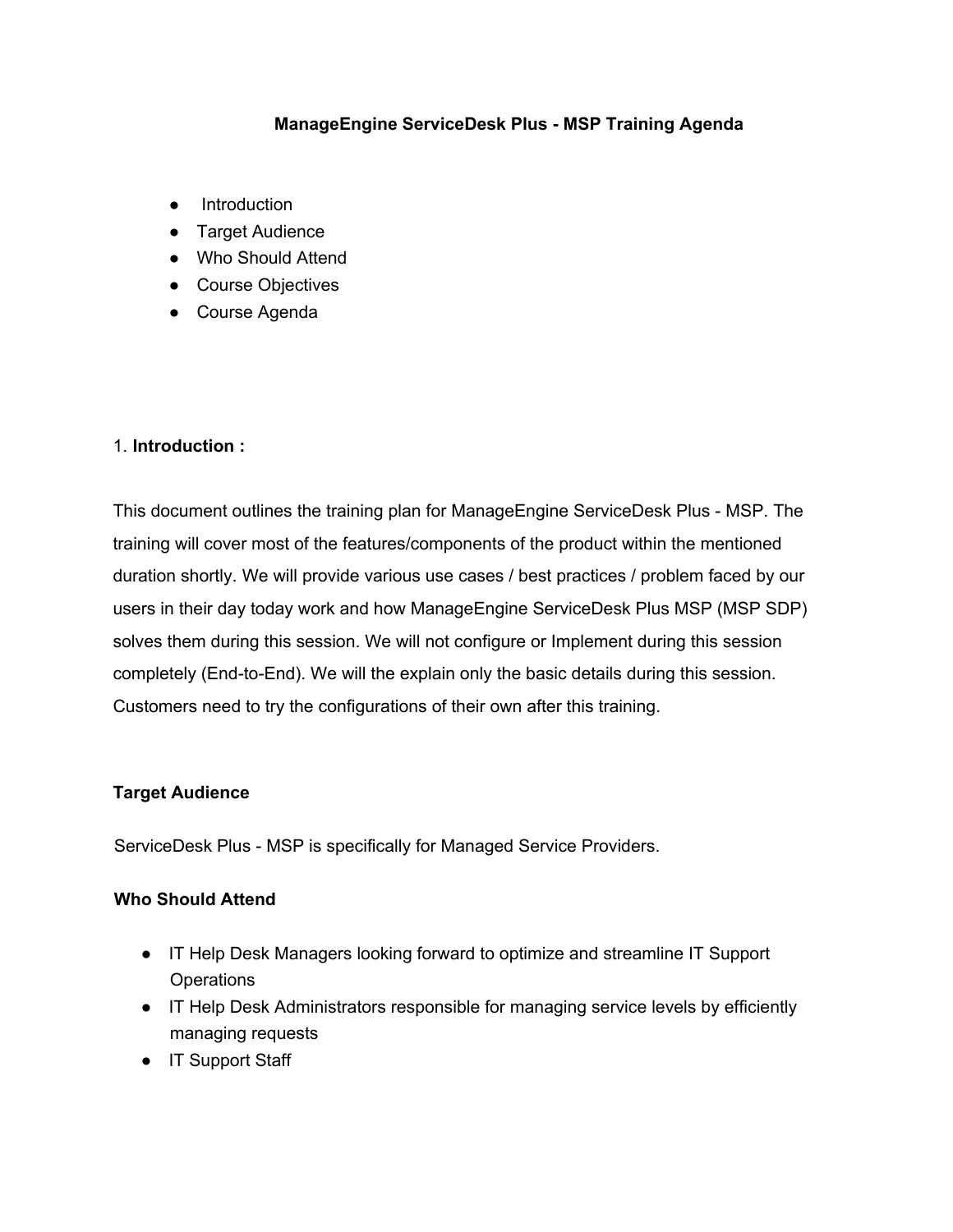## **Course Objectives**

ServiceDesk Plus - MSP Training helps IT Managers, Administrators, and staff to get a head start in understanding and implementing an effective IT Help Desk Solution. At the end of the course, you will be able to answer

- What is ServiceDesk Plus MSP ?
- Who are the audience?
- What is Account Management?
- Who is a Technician and Requester?
- How to set up Incident and Service catalog ?
- About Automation and SLA's
- How to assist your customer Remote Control Assistance ?
- How to bill a customer ?
- How to create a project for a customer?
- Define Problem Management ?
- Define Change Management ?
- Define CMDB ?
- How to Enable a self-service and knowledge management portal ?
- Knowledge Base ?
- Re-branding Account Personalization
- How to Discover and manage assets ?
- How to Manage Software and Hardware inventory?
- How to Handle Purchase and Contract management ?
- Reports
- About API
- Access your tickets from anywhere About Iphone and Android Applications

### **Course Agenda**

### **Introduction to ServiceDesk Plus MSP**

- ServiceDesk Plus MSP Overview
- Benefits of a ServiceDesk Plus MSP

### **About Audience :**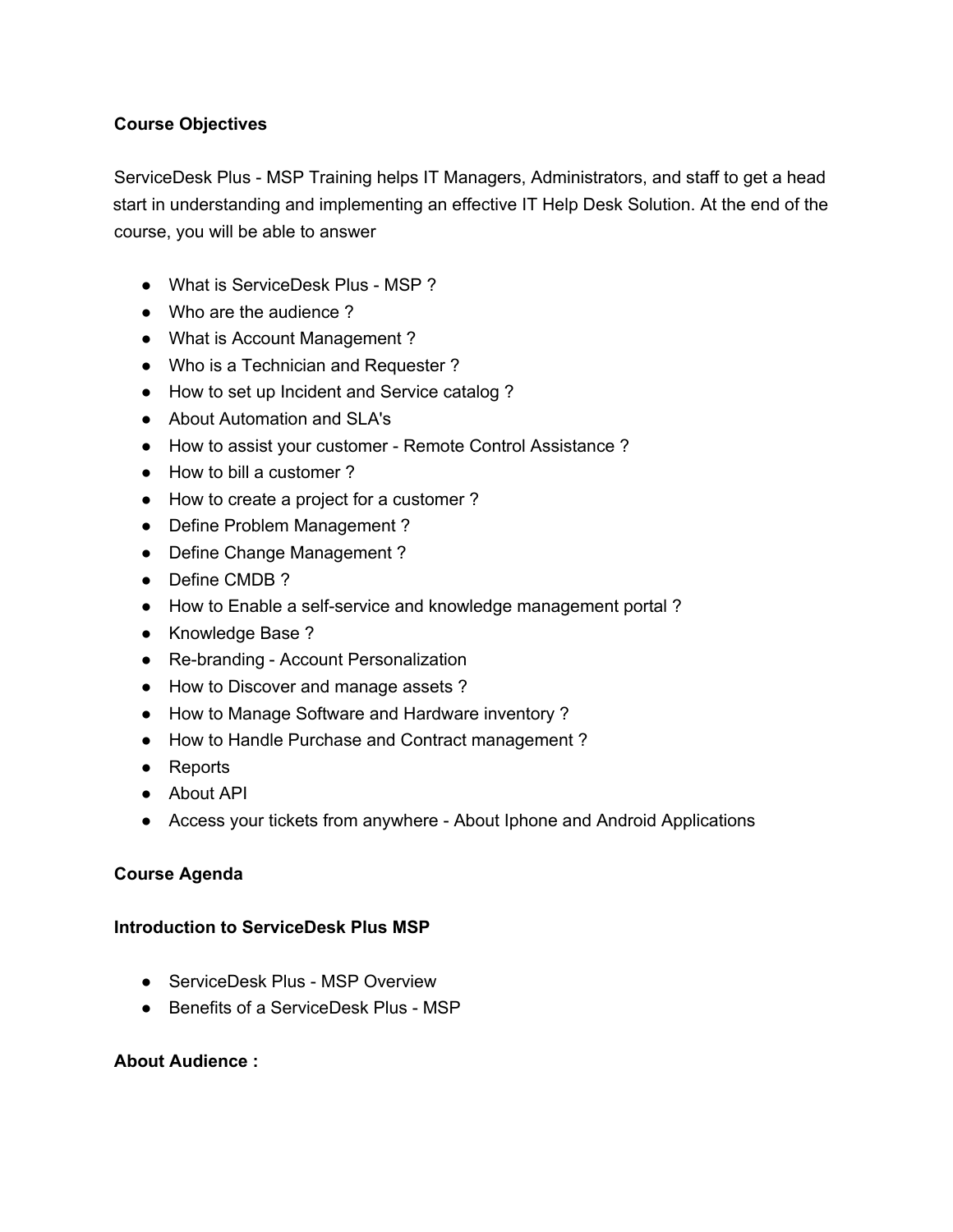If you are a company that manages the IT help desk of your and other companies, you need ServiceDesk Plus - MSP. Here, you are a managed service provider who provides IT infrastructure related support to different customers. The configurations that you create will be specific to each customer. You will charge these customers for the service that you provide. The focus here is on the customer. Your employees are IT technicians who handle IT related support requests from employees of your customers.

### **Account Management**

- About MSP organization
- About Account
- About requesters and technicians
- Define Support Staff Roles
- Ways to create a requester and technician

# **Implementing ServiceDesk Plus - MSP in your Organization**

- Define Locations, Department, Operational Hours, and Holidays
- Channels of Support
	- Email / Intranet website / Phone
- About Configuring SDP MSP Urgency, categories, priority, Level and other Helpdesk configurations

# **Incident Management and Service Catalog**

- Ticket Categorization
- Request Tracking
- Automate with Business Rules
- Request Escalation using SLA
- Configure Notifications
- Time-Tracking
- Technician Auto-Assign / Load Balancing
- About ZOHO Assist Remote Assistance Setup

### **Automated Billing - Charge your clients**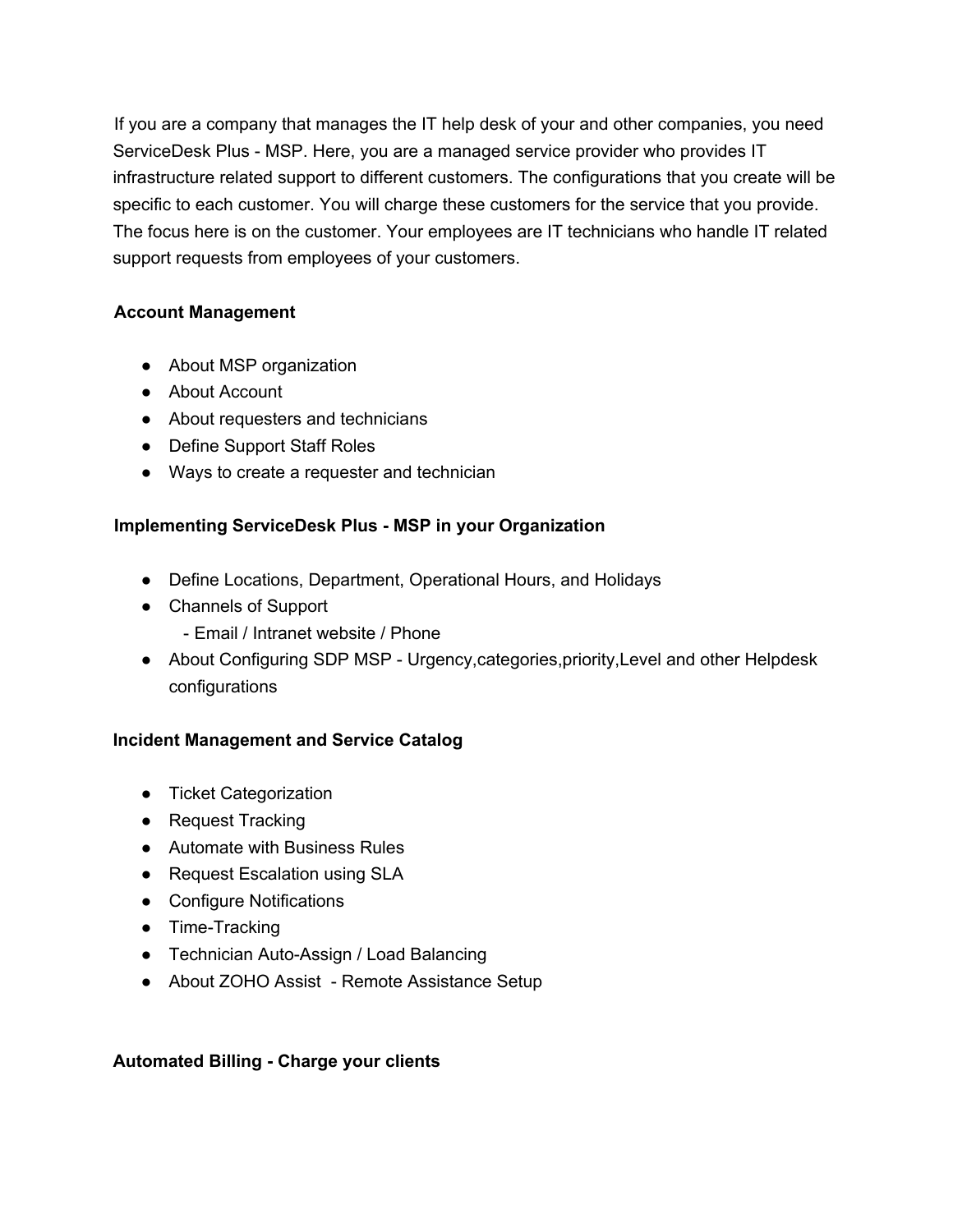- About Service Plan
- About Contract Billing
- About Billable and Non-Billable tickets
- Bill Generation

#### **Project Management**

- About Project Management
- Benefits of Project Management
- Project Configuration
- Project Roles
- Project Operations
- Overview map and Gantt Chart

#### **Problem Management**

- Problem Detection & Classification
- Problem Priority
- Problem Analysis
- Solutions, Work Around, and Known error record
- Problem Closure

#### **Change Management**

- Defining Change Status, workflow and templates
- Initiate Change Request
- Change Plans and CAB (Change Advisory Board)
- Approval from CAB Members
- Implementing a change as a project
- Post Implementation Review
- Change History

#### **Asset Management**

- Asset Discovery Agent Deployment
- Asset Configuration
- Credential Library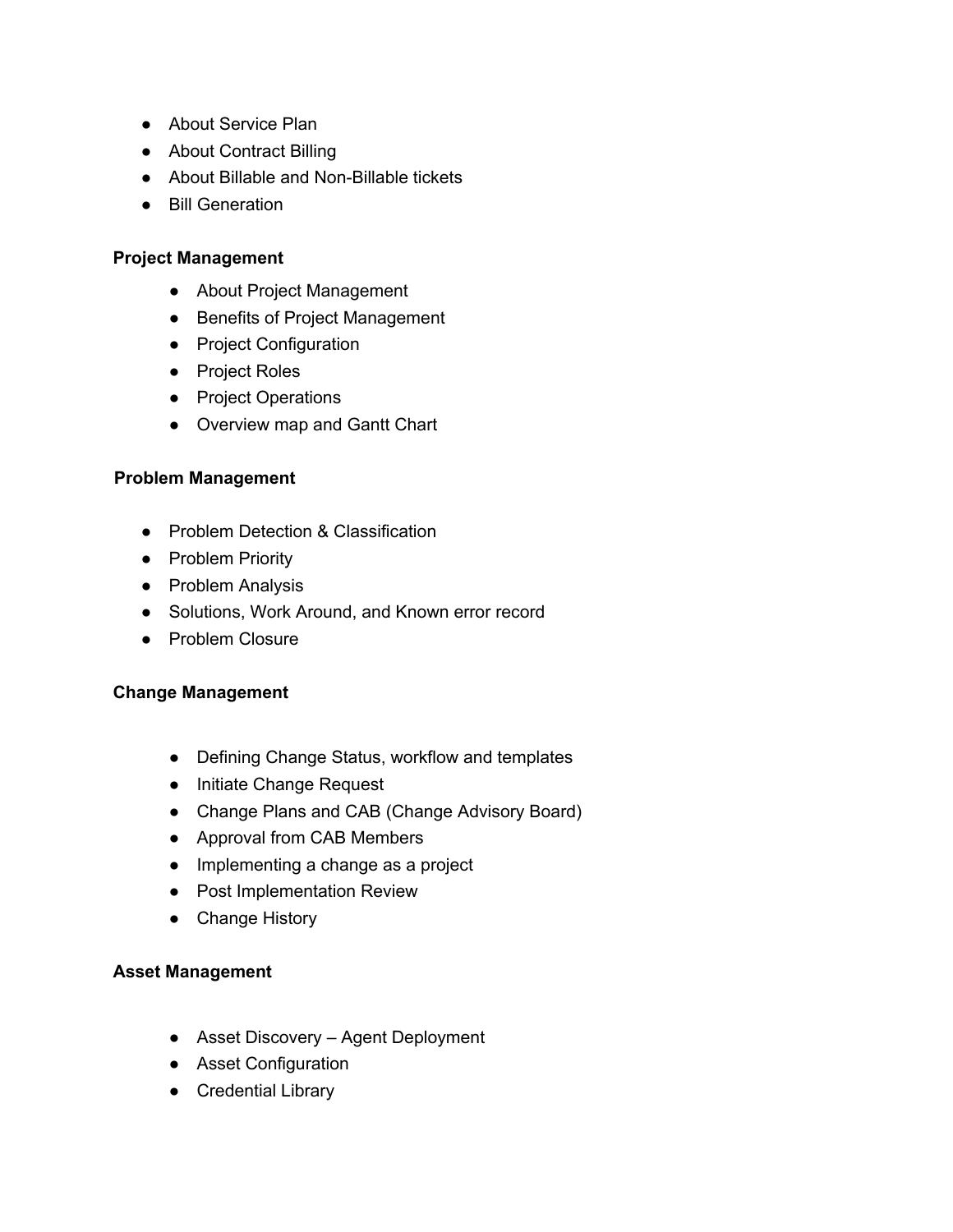- Managing assets Asset Lifecycle
- Depreciation
- Software Configuration
- Software License Management
- Managing compliance

#### **Hardware and Software Inventory**

- Windows Domain Scan
- Network Scan
- Schedule Periodic Audits
- Software License Compliance
- Manage hardware inventory

#### **CMDB**

- Discover Assets
- Detailed Asset Inventory
- Software Library
- Asset Relationships

#### **Self Service portal**

- **●** About Self Service Portal
- Creating a New Request
- Checking Status of previous Requests
- Searching Solutions
- **●** Updating Contact Details
- **●** Solutions Database
- **●** Public and Private solutions
- **●** Announcements
- **●** Rebranding

#### **Purchase Management & Contract Management**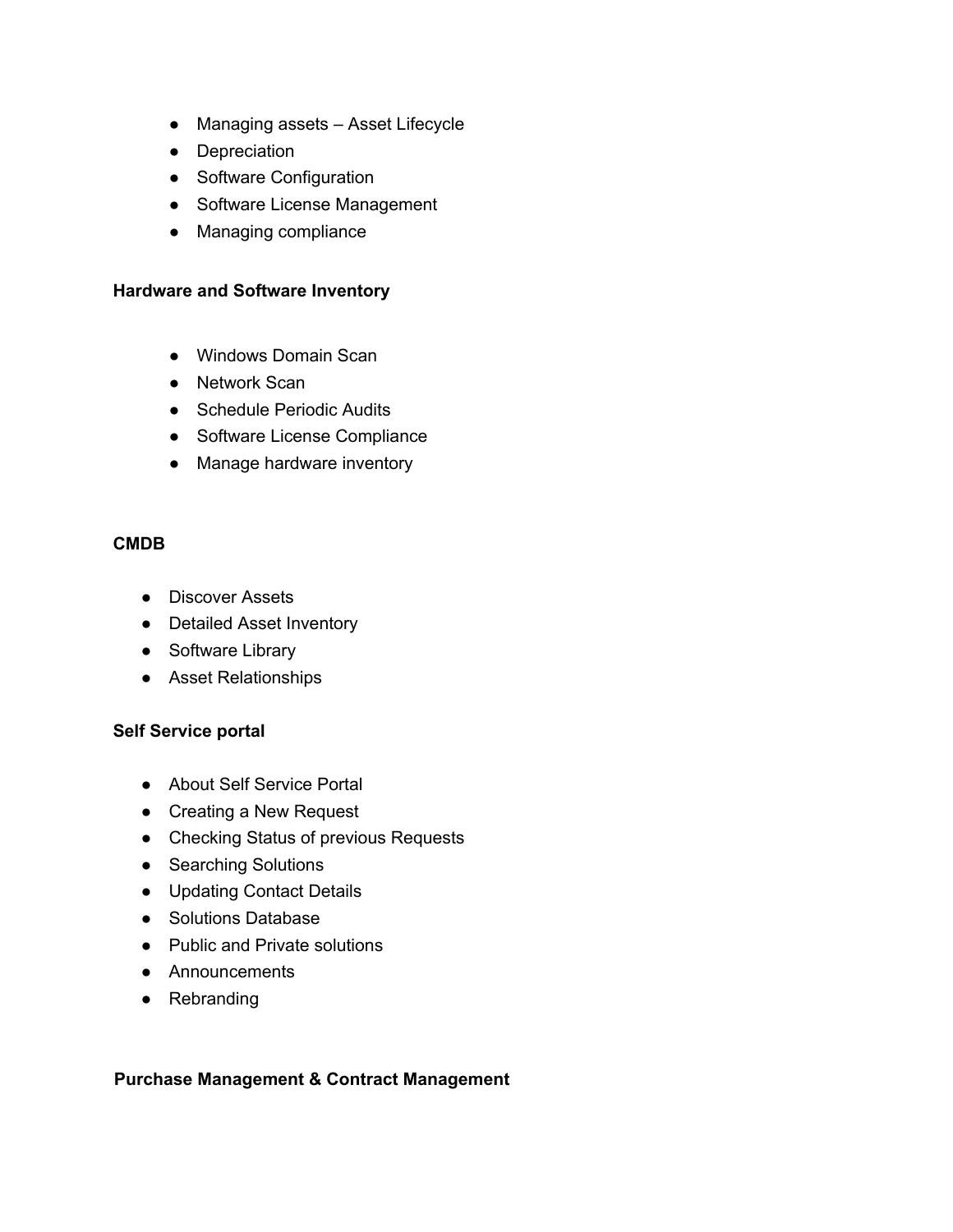- Purchase cycle overview
- Create POs
- Submit for Approval
- Accept / Reject PO
- Approved POs to vendors.
- Receive or Partially receive Items
- Contracts Management
- Track & Manage Contracts from multiple vendors

### **Survey**

● Define Survey and satisfaction levels

## **Reports**

- Over 100's of Inbuilt Reports
- Customizable Dashboards, Custom Reports, and Query Reports
- Category based Reports
- SLA violation Reports
- Pending, Completed, and Overdue Request Reports
- ZOHO Reports Integration

### **About Integrations and Accessbility**

- About API
- About Iphone and Android Apps

### **Crash Recovery Tips - Periodic Backups**

- Configure and schedule Backups
- Data Archiving

References :